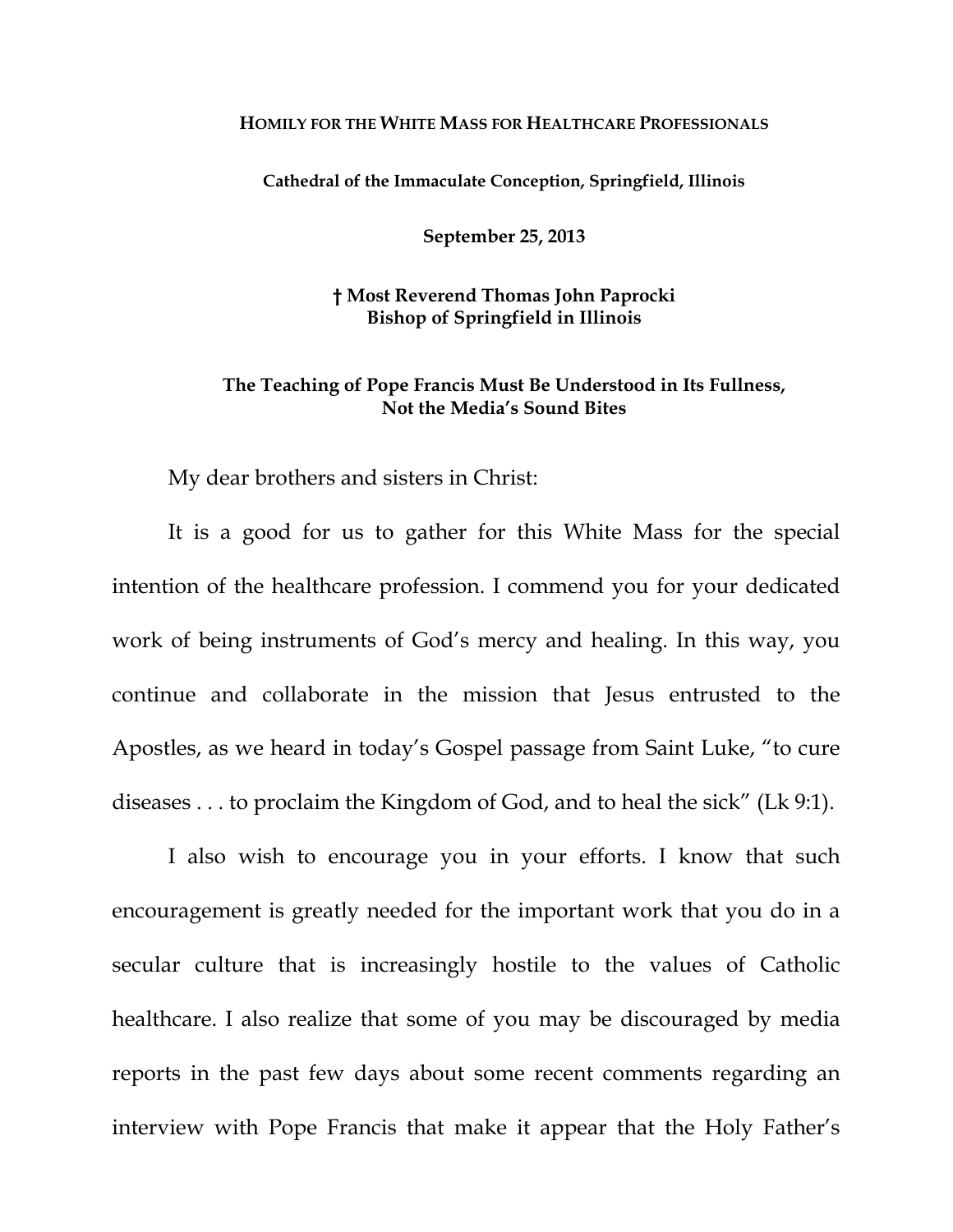resolve in the struggle to uphold these values is weakening and, as a result, that the teaching of the Catholic Church will soon be relaxed. I do not blame the Pope for such discouragement; I blame the news reports that only report selected passages of the Pope's remarks that fit their editorial narrative and their political agenda.

The teaching of Pope Francis must be understood in its fullness, not just the media's sound bites. I wish to encourage you today by focusing on some very important words of Pope Francis that the media have not generally reported, but which should indeed give you encouragement. The Pope speaks frequently in public and often at great length, such as his recent 12,000 word interview, so obviously I cannot repeat all of his words here. Therefore, I strongly encourage you to read his recent interview in full, which was published in several Jesuit publications.<sup>1</sup>

From the media reports, you are probably aware that Pope Francis said, in that interview, that "We cannot insist only on issues related to abortion, gay marriage and the use of contraceptive methods. This is not possible. I have not spoken much about these things, and I was reprimanded for that." But immediately after that, he added, "But when we speak about these issues, we have to talk about them in a context. The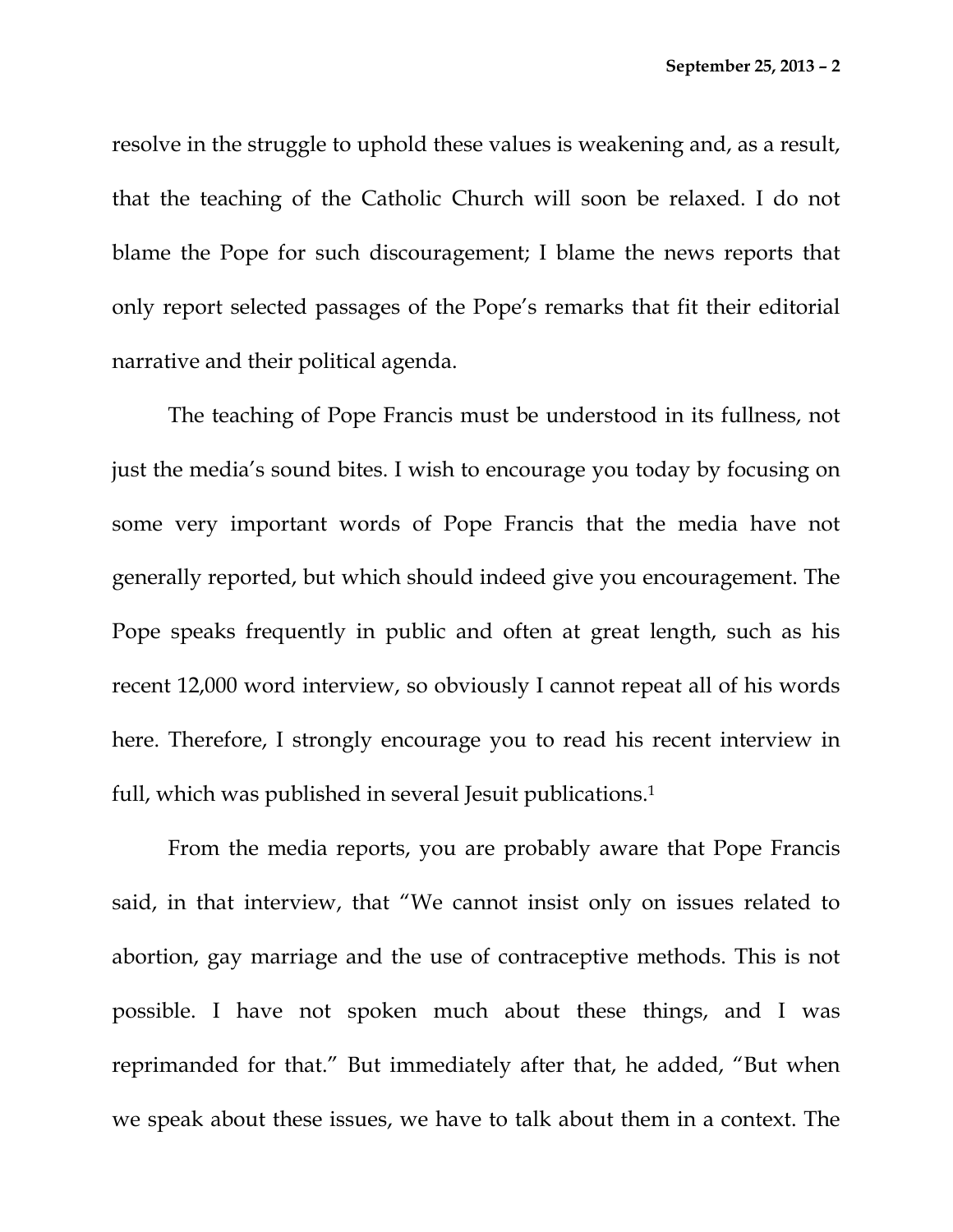teaching of the church, for that matter, is clear and I am a son of the church, but it is not necessary to talk about these issues all the time."2

Indeed, we must also talk about the doctrine of our faith, which is why we have Catholic schools, religious education, colleges and universities. We must also talk about caring for the sick and the elderly, which is why we have Catholic hospitals, health care institutions, nursing homes and retirement centers. We must also talk about the poor, which is why we have Catholic Charities, St. Vincent de Paul Societies and other social service agencies. We must also talk about helping people around the world in times of crisis and emergencies, which is why we have Catholic Relief Services. We must also talk about caring for the needs of immigrants, which is why we have Catholic Refugee and Migration Services. The list goes on and on.

You may not be aware, because of the lack of media reports, that last Friday, one day after his lengthy interview was made public, Pope Francis soundly condemned abortion in an address that he delivered to a group of Catholic doctors. The Holy Father said, "Every unborn child, though unjustly condemned to be aborted, has the face of the Lord, who even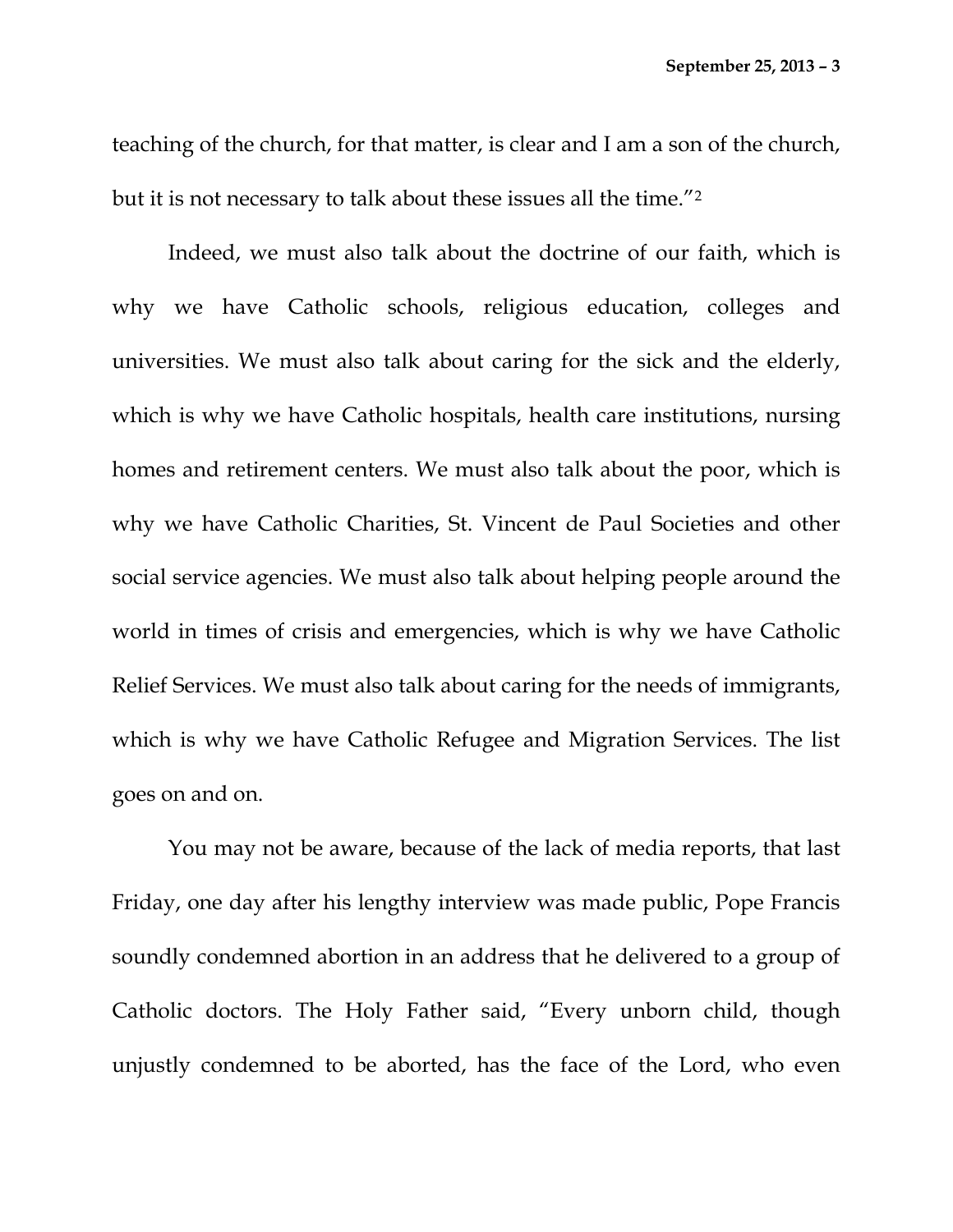before his birth, and then as soon as he was born, experienced the rejection of the world."

Pope Francis condemned the "throwaway culture" abortion promotes, saying, "Our response to this mentality is a 'yes' to life, decisive and without hesitation. 'The first right of the human person is his life. He has other goods and some are precious, but this one is fundamental –- the condition for all the others.'"

The Holy Father described a contradiction whereby scientists pursue cures for diseases but snuff out human life in abortion. He said, "On the one hand we see progress in the field of medicine, thanks to the work of scientists who passionately and unreservedly dedicate themselves to the search for new cures. On the other hand, however, we also encounter the risk that doctors lose sight of their identity in the service of life."3

To some, the juxtaposition of these quotes may seem contradictory,4 but they are perfectly consistent with Catholic Church teaching, which not only stresses the truth about sin, but also the mercy of God's love. Pope Francis is reminding people of the latter, that we cannot simply talk about sin without also taking about the redemption that Christ offers us through His death on the cross.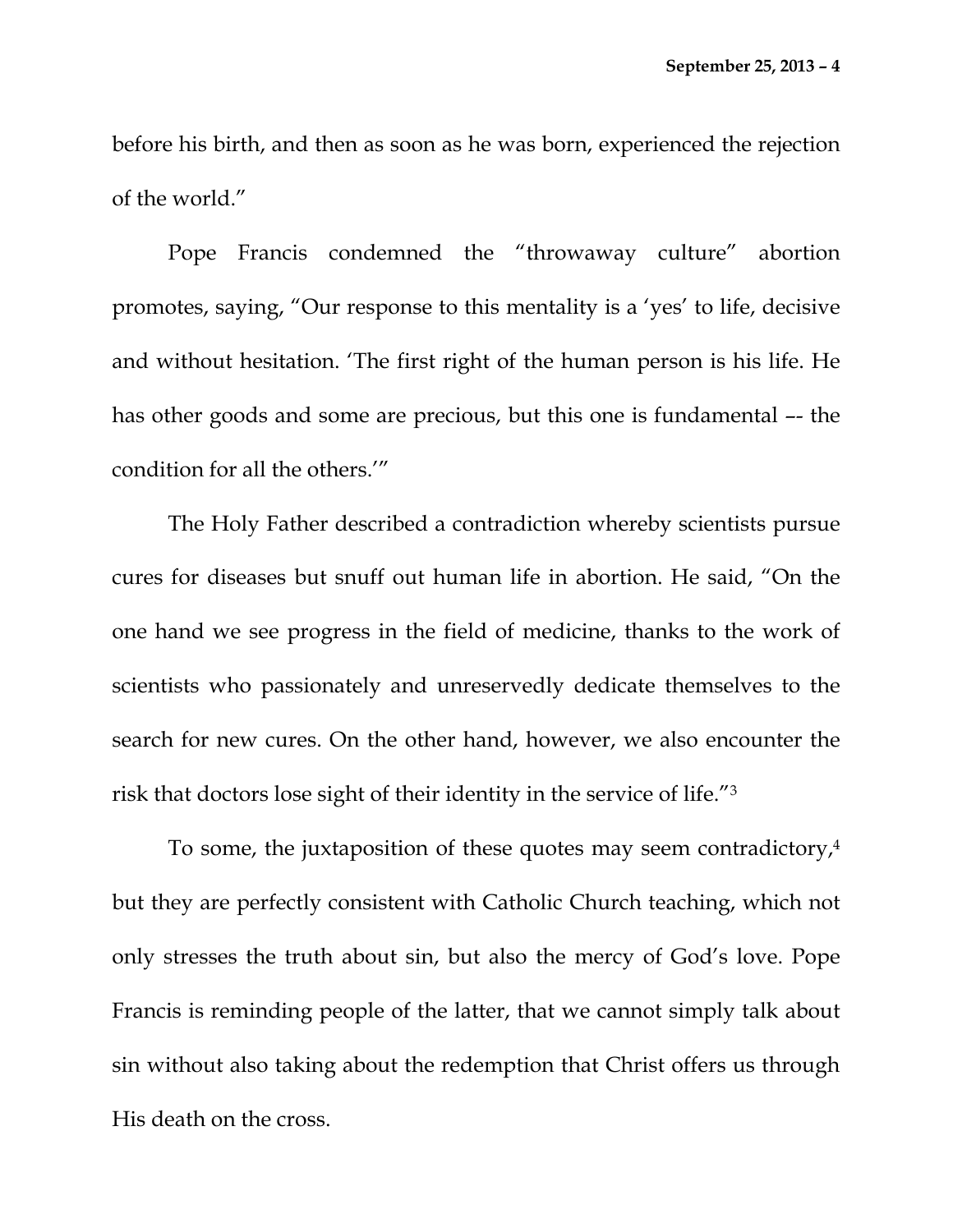Contrary to the media's wishes, the Pope did not change the Church's teaching about the sinfulness of abortion, contraception and homosexual acts, but he was emphasizing that such sins can be forgiven. Thus, it is true to say, even after the Pope's remarks, that, abortion is a sin, contraception is a sin, homosexual acts are sinful, but the Pope is also saying that these statements do not end the conversation. We must also speak of God's mercy to those who feel burdened by the guilt of these sins.

The Pope expressed this essential message in these words: "The most important thing is the first proclamation: Jesus Christ has saved you. And the ministers of the church must be ministers of mercy above all. The confessor, for example, is always in danger of being either too much of a rigorist or too lax. Neither is merciful, because neither of them really takes responsibility for the person. The rigorist washes his hands so that he leaves it to the commandment. The loose minister washes his hands by simply saying, 'This is not a sin' or something like that. In pastoral ministry we must accompany people, and we must heal their wounds."5

This is a key point which the secularists are missing: they think that stressing God's mercy means that sins are no longer sins. On the contrary,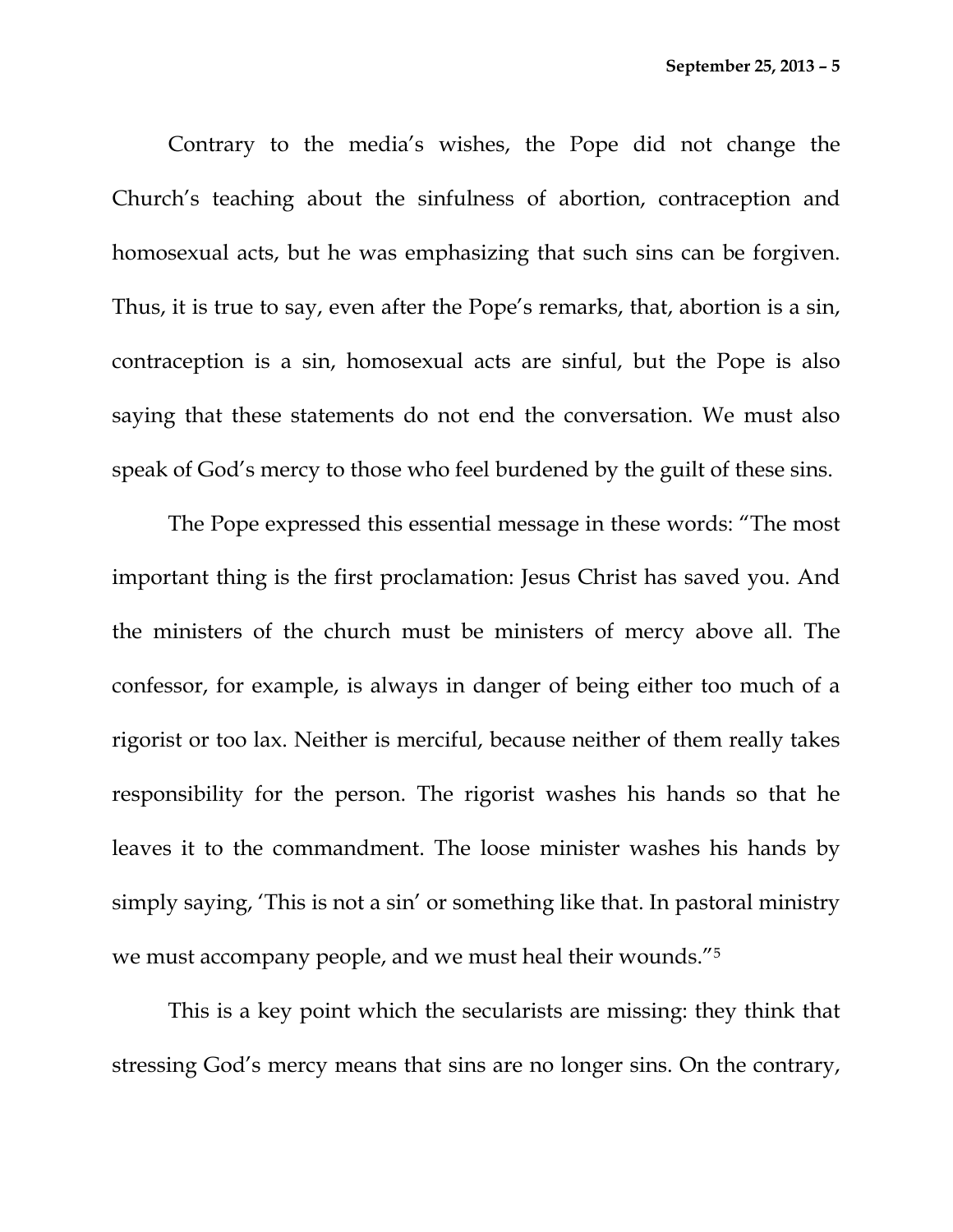God's mercy is a great gift of grace precisely because sins *are* sins and they call for repentance and forgiveness.

Note from the interview, when he was asked to describe himself, Pope Francis said simply, "I am a sinner." After a brief pause, he amplifies this self-identity in the understanding of a Christian who has been saved by Christ, saying, "I am a sinner whom the Lord has looked upon." Then he gives a beautiful example referring to St. Matthew (whose feast day we celebrate today), saying that in Rome he often visited the Church of St. Louis of France, and he went there to contemplate the painting of "The Calling of St. Matthew," by Caravaggio. Referring to this painting, the Pope said, "That finger of Jesus, pointing at Matthew. That's me. I feel like him. Like Matthew. It is the gesture of Matthew that strikes me: he holds on to his money as if to say, 'No, not me! No, this money is mine.' Here, this is me, a sinner on whom the Lord has turned his gaze. And this is what I said when they asked me if I would accept my election as pontiff. I am a sinner, but I trust in the infinite mercy and patience of our Lord Jesus Christ, and I accept in a spirit of penance."6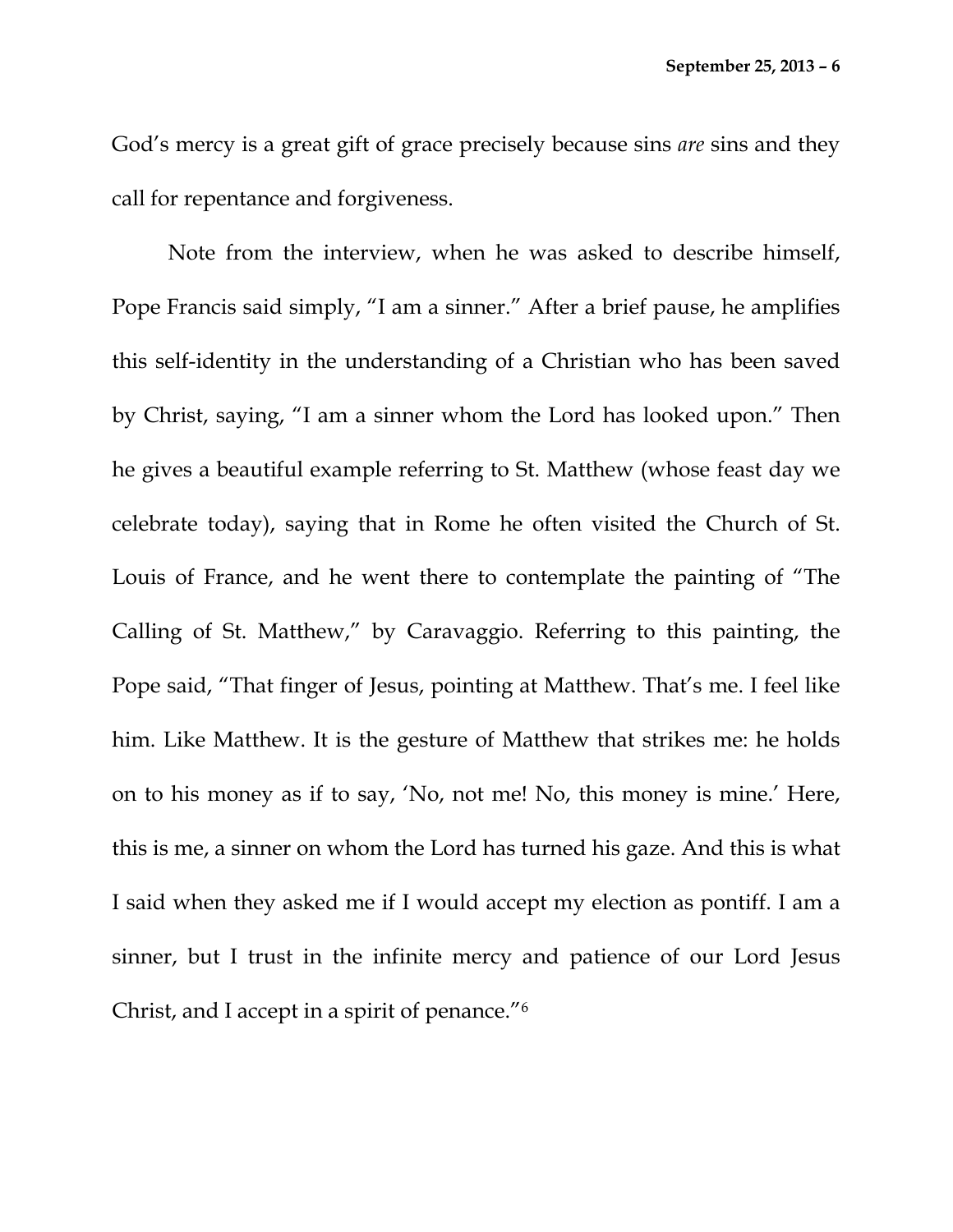So, far from saying that we shouldn't treat sins as sins, we are saying that our recognition and condemnation of sin does not stop there, but rejoices in the mercy of Christ the Redeemer.

That is why our condemnation of the sin of abortion does not stop there, but includes Project Rachel, which is the Church's loving outreach of reconciliation and healing for those who are struggling with the guilt, grief and pain that follows an abortion.7

That is why our condemnation of the sin of contraception does not stop there, but includes pastoral care and education for parents who wish to learn about natural family planning in accord with the teachings of the Church.8

That is why our condemnation of the sin of homosexual activity does not stop there, but includes offering group support and spiritual direction through programs such as the Courage Apostolate for those struggling with same-sex attraction who seek help living in accord with the virtue of chastity.9

That is why we do not passively resign ourselves to any kind of sin and give in to the devil's temptations without the struggle of a spiritual battle, but when we do sin, we can take comfort in the mercy and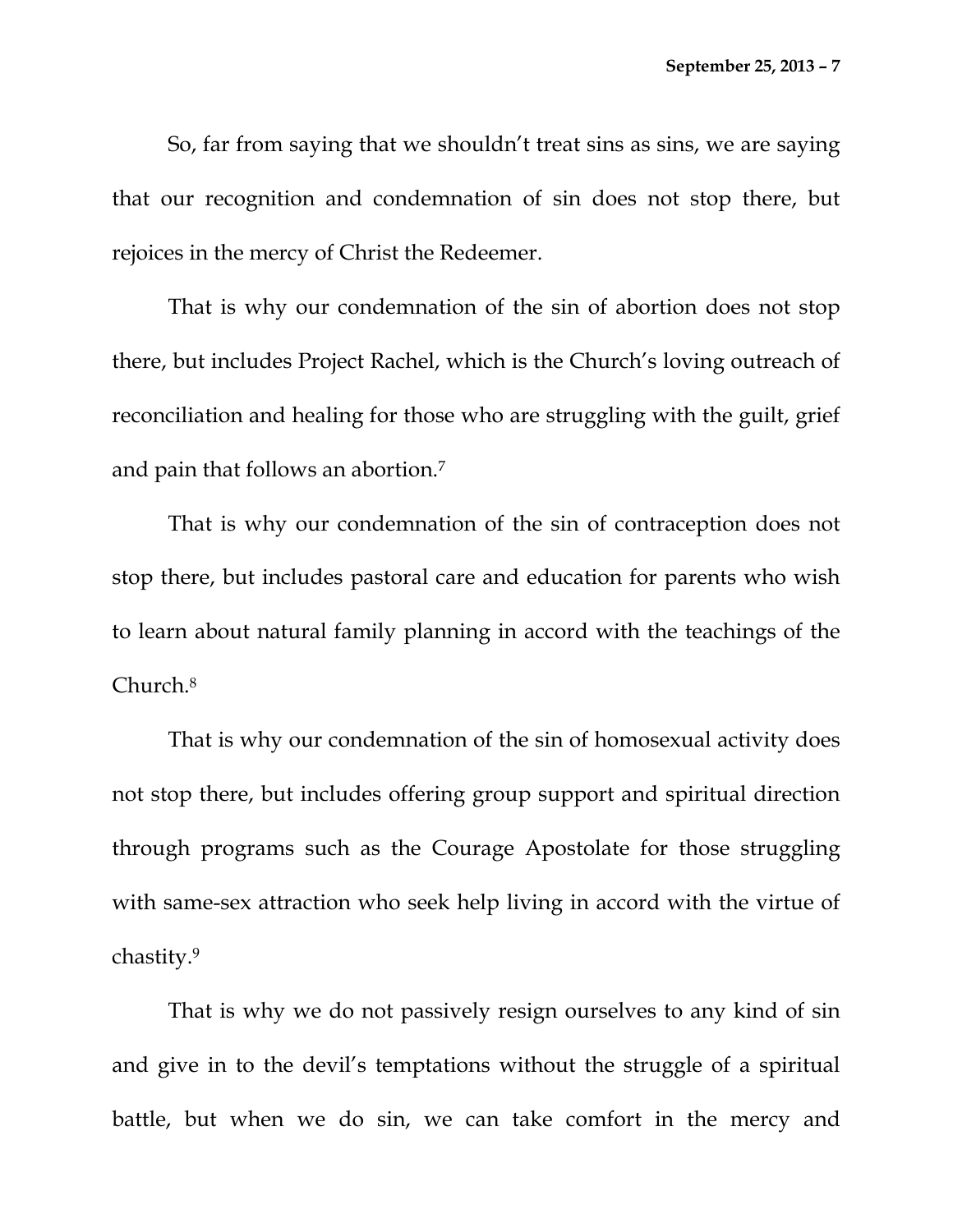forgiveness of the Sacrament of Penance. In the words of Pope Francis, "This is also the great benefit of confession as a sacrament: evaluating case by case and discerning what is the best thing to do for a person who seeks God and grace. The confessional is not a torture chamber, but the place in which the Lord's mercy motivates us to do better."10

As we heard in today's first reading, Ezra expressed shame for the "wicked deeds of the people, saying that their "guilt reaches up to heaven," but then rejoiced that "mercy came to us from the LORD, our God, who . . . gave us a stake in his holy place; thus our God has brightened our eyes and given us relief in our servitude" (Ez 9:5-9).

May God give us this grace. Amen.

**A Svív (Hungary)**

**America (United States of America)**

**Brotéria (Portugal)**

**Choisir (Switzerland)**

**Études (France)**

<sup>1</sup> http://www.thinkingfaith.org/articles/20130919\_1.htm. This article is also published in the following journals of the Society of Jesus: